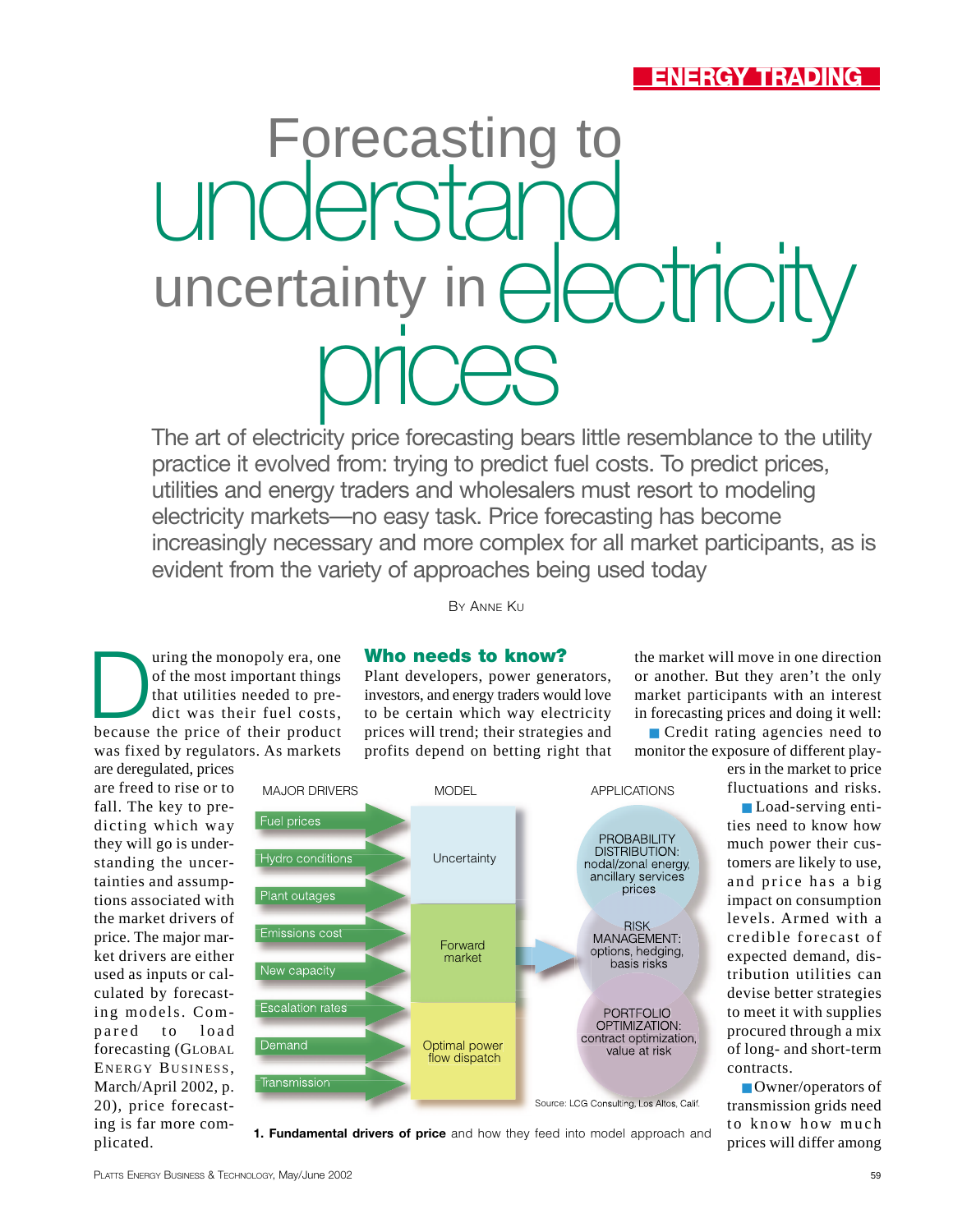## An educated forecast based on the fundamentals of supply and demand is much better than no forecast at all

regions, because the market's response to any big gap will be a rise in the level of inter-regional trading. Forecasts of prices (and demand) within its own region help grid operators predict and prepare for certain levels and types of generation dispatching.

Large industrial customers need forecasts to assess their exposure to price volatility. With a forecast they have confidence in, they can hedge their risks through such vehicles as long-term, fixed-price contracts, participation in demand response programs, the use of time-of-day pricing, offering interruptible load

programs, and so on.

For all players, it is critical to have good numbers. Dr. Fereidoon P. Sioshansi, global manager of power market advisory products for Henwood Energy Services, Inc., Sacramento, Calif., believes that an educated forecast based on the fundamentals of supply and demand is much better than no forecast at all.

Project finance provides a good example of the important role that price forecasts play in the industry today. In project finance, price forecasts are commonly used as

inputs to developers' and lenders' pro formas—the spreadsheets that model the performance of an investment over time. Daniel E. White, executive VP of Pace Global Energy Services, Fairfax, Va., explains that all pro formas rely on forward assumptions about costs and revenues. When developers and lenders are preparing to enter a volatile market with very uncertain forward prices, they pay more attention to the assumptions made about price drivers. The assumptions themselves can be quite complicated. For example, in U.S. markets with volatile fuel and power prices, pro formas for power plant financing are increasingly using more complex forecasts of fuel and power markets behavior, in an effort to more accurately model their plants'—and investments' expected performance. Pace Global uses a range of quantitative and qualitative tools to develop their forecasts, including using different models for short-, medium-, and long-term predictions.

#### **Which approach?**

While many third-party commercial price forecasting models exist today,

#### **On-peak electricity price forecast for a region in the U.S. for 2004**



**2. Electricity prices are very volatile,** as the range in this oneyear forecast shows

> at their core all use one of two very different approaches to predicting future prices. The pure forecast approach takes prices generated from structural models that depict the hourly behavior of electric loads, generators, and market participants over many months and years into the future. The forward curve approach infers future prices from observable trades in the market. In immature markets like electricity, it is easy to confuse "forward curves" with "price forecasts" (see box, p. 62). In general, forward curves are made up of forward prices, which reflect what traders and end users are

willing to pay today for power to be delivered in the future. The assumptions underlying the validity of forward price curves are that people are willing to make forward transactions, and that the market has enough liquidity to enable such transactions. Price forecasts, by contrast, attempt to predict the going rate for electricity at some specific time in the future—the spot price.

Pankaj Sahay, director of PricewaterhouseCooper's energy risk management group, elaborates on these two approaches. In illiquid markets or where no markets exist for long-term electricity sales, it makes sense to take the "fundamentals" approach of looking at the structural drivers of supply and demand—that is, the physical reality of plants on the ground,

> transmission assets, etc. In short-term and liquid markets, Sahay explains, you can infer prices from what's being traded in the market. Those prices are what make up the forward curve, which Sahay considers to be the single most important factor in financial valuations. The main difference between the two is whether you take your prices from a model or those that come from observable trades.

Another perspective comes from Dr. Aram Sogomonian, VP of risk management for Constellation Energy Group, Baltimore. He observes that most

energy companies use a variety of tools—past history, extended market quotes, production models, heat-rate models, and replacement cost models (how much it costs to build a new plant)—to predict prices. Most trading-centric companies, says Sogomonian, tend to put more faith on heatrate models and market quotes, while traditional utilities are more apt to rely on long-term supply/demand fundamentals. A company's approach may also reflect its accounting practices. According to Sogomonian, shorterterm forecasts tend to rely more on market feedback rather than models.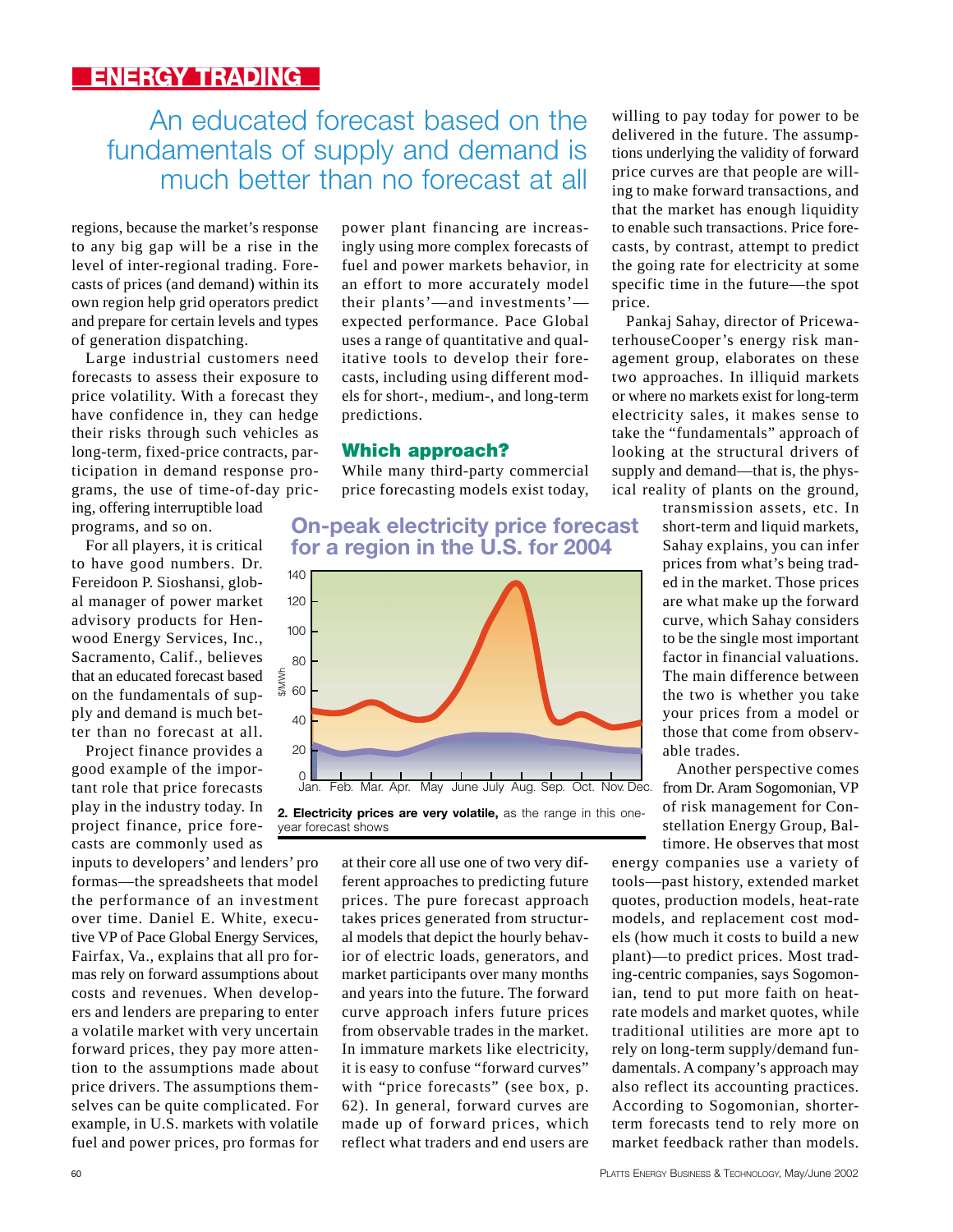## **ENERGY TRADING**

He adds that auditors have an important part to play in ensuring consistency, because forecasts can be biased.

#### **Models' tough tasks**

Many forecasters have tried using time-series analyses to forecast electricity prices and their volatility. But this approach doesn't always succeed, claims Dr. Pushkar Wagle, senior economist at LCG Consulting, Los Altos, Calif. To avoid the pitfalls of an historical analysis, he says, you must recognize that electricity prices are driven by physical fundamentals such as load distributions, hydrological conditions, fuel prices, plant operating characteristics, emissions allowances, and regional and interregional transmission capacity (Fig. 1). Moreover, to arrive at consistent forecasts across a range of products, the interaction between the various commodity, temporal, and location markets must be captured. In addition to local protocols, regional and national reliability policies influence how energy and its related markets operate. For example, energy, ancillary services, and emissions allowance markets all interact with each other, thereby affecting the bidding behavior of participants in them.

Wagle advises companies to choose a model that accepts inputs about multiple commodities (allowing generators to arbitrage among energy, ancillary services, and capacity reserve commodities), and can work across market boundaries (giving players the opportunity to pursue profit opportunities wherever and whenever they arise). What the model should be able to deliver is a consistent set of energy, ancillary services, and capacity reserve prices in forward and realtime markets.

Seasoned forecasters note that most models incorporate elements of both the pure-forecast and forward-curve approaches to price prediction. According to Dr. Andy Van Horn, managing director and principal of Van Horn Consulting, Orinda, Calif., the engineering-based approach—using power flow models and production cost sim-

## **Forward curves vs. price forecasts**

Forward curves are used to market trades to market. In liquid and deep markets—such as interes<br>rates, foreign currencies, and widely orward curves are used to mark trades to market. In liquid and deep markets—such as interest traded physical commodities—forward curves are easily available and derived. But in immature electricity markets, it

is less clear what forward curves actually predict. Often they are derived from a schedule of price forecasts, so the best interpretation is that forward price curves are predictions of the likely spot price of electricity several years in the future.

| <b>Forward curve</b>                                                                                                  | <b>Price forecast</b>                                                                                                                                                                            |
|-----------------------------------------------------------------------------------------------------------------------|--------------------------------------------------------------------------------------------------------------------------------------------------------------------------------------------------|
| A snapshot of where market participants<br>are currently willing to transact                                          | A prediction of what might happen in the<br>future                                                                                                                                               |
| Either observed in the market or derived<br>from arbitrage relationships between<br>prices and rationality bounds     | Based on economic/engineering analyses<br>of future supply and demand, regulatory<br>and technological trends, etc.                                                                              |
| The market is always right. The purpose<br>of generating forward curves is to portray<br>where the market is going    | The market can be wrong. To the extent<br>that the forecaster believes that he has<br>better information than other market<br>participants, such information can be<br>used to "beat the market" |
| Information is not useful for planning                                                                                | Information is useful for planning                                                                                                                                                               |
| purposes                                                                                                              | purposes                                                                                                                                                                                         |
| Used for marking positions to market and<br>determining liquidation value                                             | Should not be used for mark-to-market<br>purposes                                                                                                                                                |
| Forward prices can be locked in today                                                                                 | Price forecasts may not be locked in<br>today                                                                                                                                                    |
| Can be used for deal pricing, to the extent<br>that one expects to offset exposure<br>shortly in the open market      | Can be used for deal pricing, to the extent<br>that one does not look for an offset but<br>uses the transaction as a bet on future<br>prices                                                     |
| Source: Kenneth S. Leong, The Forward Curve in the Electricity Market, published by Risk Books<br>(www.riskbooks.com) |                                                                                                                                                                                                  |

ulations—relies on how systems have operated in the past by using data on the capacity of plants, heat rates, fuel costs, and transmission grids.

As Van Horn explains, econometric models, such as those used in load forecasting, assume that consumers will behave in the future much as they have in the past. But in the electricity business, today and tomorrow are often very different than yesterday. The introduction of ancillary service markets and markets with different rules and protocols, new supplies coming on-line, and the volatility of fuel prices make traditional econometric models poor foundations for price forecasting. Newer and more sophisticated models add aspects of market economics—such as the relationship between bidding behavior and opportunity costs—to the models based on

fundamentals. The art of price forecasting, Van Horn says, lies in capturing the big picture as well as getting the details right.

#### **Uncertainty: Never zero**

In the early days of deregulation, many people thought that the ability to forecast electricity prices would make them a lot of money. But the reality is that no price forecast is as certain as death or taxes, so the best educated guesses must account for uncertainty. The many factors that contribute to determining market prices are as unpredictable as the weather. In fact, weather is a perfect metaphor for the unpredictability of electricity prices: temperature is a key determinant of demand, and rainfall affects hydropower supplies, and neither can be known far in advance.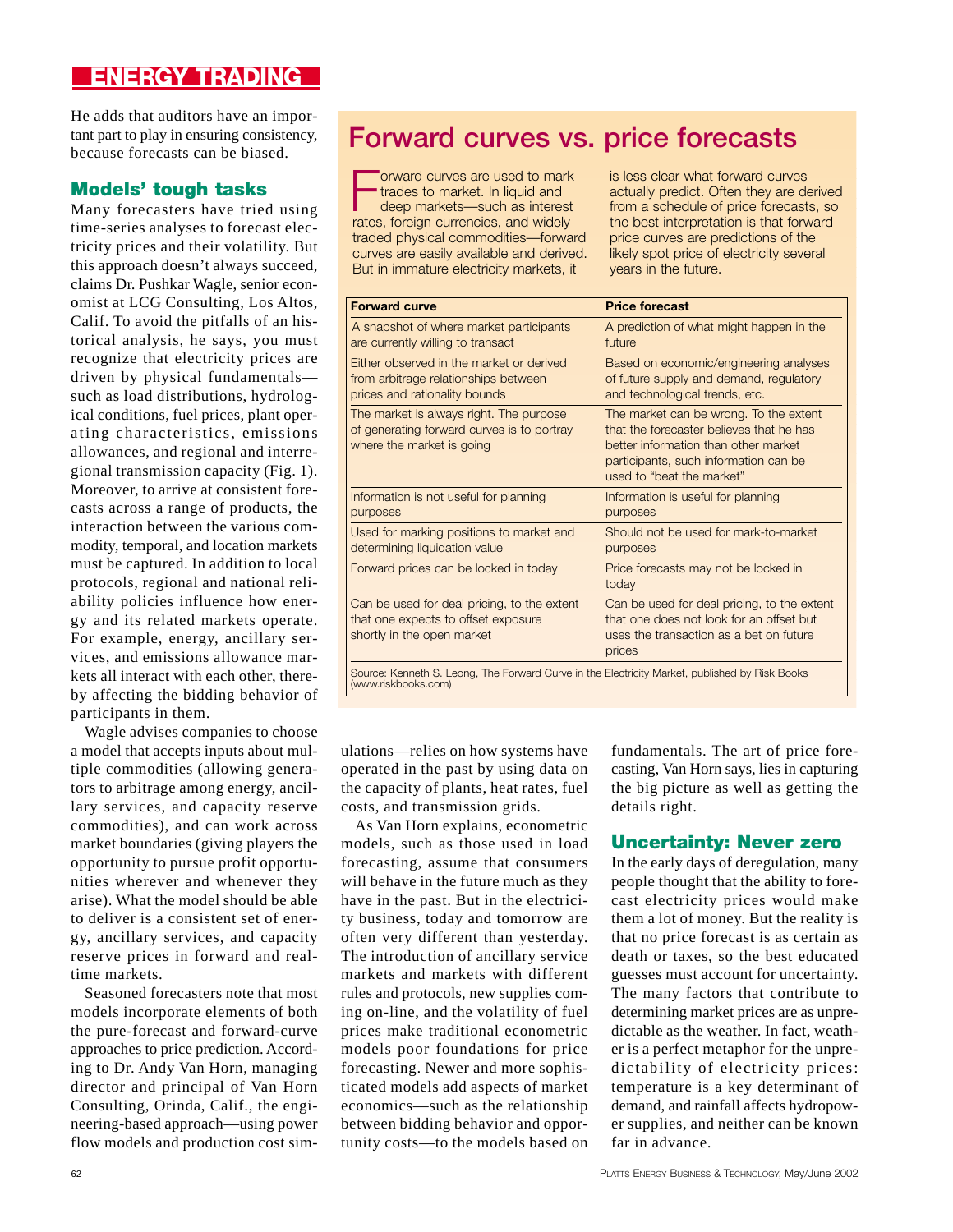## When deals are being marked to model, you [also] have to worry about model risk

Nevertheless, some people forecast electricity prices for a living. Dr. Vic Niemeyer, area manager for retail and power markets research at the Electric Power Research Institute (EPRI), Palo Alto, Calif., helps the utilities that fund EPRI estimate future electricity prices and their volatility. In his experience, a lot of the uncertainties driving prices aren't resolved until the last minute. For that reason, knowing the level of uncertainty of a price prediction is the next best thing to knowing the future price in advance. Any price forecast (Fig. 2) should be accompanied by some measure of its uncertainty.

One way for market participants to mitigate this inherent uncertainty is to be consistent about the way forecasts are developed and used. Dallas-based TXU, for example, takes a long-term, fundamentals-based approach to the problem to avoid being influenced by market emotions. The utility holding company usually relies on its own inhouse forecasts. But it also pays attention to what others predict, especially when considering the long-term prospects for a proposed new power plant. For shorter-term guidance, TXU assumes that the market—if it is liquid—is right.

Yet the company realizes that few forecasts are on the money. TXU's VP of analysis and structuring, Manu Asthana, says that "there's more uncertainty in price forecasting than load forecasting, and it's more complex because

we're forecasting both supply and demand. It requires other kinds of skills, particularly of the engineering variety. We take great care to take into account the uncertainty of our forecasts as we use them."

TXU runs its business as one global enterprise; all of its operations use the

same risk management philosophy and disciplines. As you might expect at such a big company, price forecasts are rigorously and independently validated by a global middle office team led by its global chief risk officer.

Another way to cope with uncertainty is to compare and contrast different business scenarios, advises Van Horn. Most people, he says, tend to apply their uncertainty analyses to the "business as usual" scenario rather than to unlikely situations and events. What they also should be doing, Van Horn says, is performing sensitivity analyses to determine which variables affect prices and to what extent. Going this extra mile when applying price forecasts might entail using "real options" analysis to leverage the flexibility that executives have in making business decisions for the future and updating them as time goes by. But some price-driving variables still fall in the cracks, often because they seem too random to be predictable. As an example, Van Horn says that the impact of new environmental legislation often is not calculated by forecasting models because it is too difficult to anticipate and analyze.

The important thing, Van Horn says, is to understand the strengths and limitations of forecasting models because that can add to your own intuition about markets. Are you using the right models for the right purpose? According to Eric Toolson, a senior VP at

#### **ENERGY TRADING**

Henwood Energy Services, understanding the drivers of price in a market is more important than being able to forecast price.

#### **In-house or outsource?**

According to Joanna Cloud, principal consultant at Atlanta-based New Energy Associates, most utilities use both purchased commercial models as well as models developed in-house to do price forecasting. In-house models typically take the form of a sophisticated spreadsheet or data base.

However, some utilities and other market players have taken to hiring outside consultants to maintain and run their models or even purchasing the forecasts outright. As for outsourcing in general, the considerable effort required for data maintenance and model support often makes this a better strategy than allocating dedicated resources in-house.

One reason outsourcing price forecasting makes sense is that commercial models have taken a long time to develop and are continuously refined. "You not only get quality control and embedded capability from years and years of refinement, but impartiality as well. In-house models often die when the key developer leaves," says Greg Turk, president of M.S. Gerber and Associates, Columbus, Ohio. "What's more," he adds, "commercial models provide a measure of institutional stability. Running and maintaining both a detailed production cost model and a faster one that does multiarea modeling is a full-time job. If [a company] also develops its own data base, it will get killed over time."

Leasing rather than buying a fore-

casting model is sometimes the preferred method for capital expenditure reasons. According to Don Winslow, VP of mid-office for Portland (Ore.)-based PacifiCorp Power Marketing (a subsidiary of Scottish Power), the company's in-house price forecasters work closely with the internal risk manage-

**Visit these sites for more information** *(Vendors of commercial price forecasting models and forecasting consultants)*

| Henwood Energy Services, Inc www.hesinet.com          |  |
|-------------------------------------------------------|--|
| LCG Consulting  www.energyonline.com                  |  |
| M.S. Gerber & Associates, Inc. www.msgerber.com       |  |
| New Energy Associates www.newenergyassoc.com          |  |
| Pace Global Energy Services www.paceglobal.com        |  |
| PricewaterhouseCoopers www.pwcglobal.com              |  |
| Van Horn Consulting www.home.earthlink.net/~vhconsult |  |
|                                                       |  |